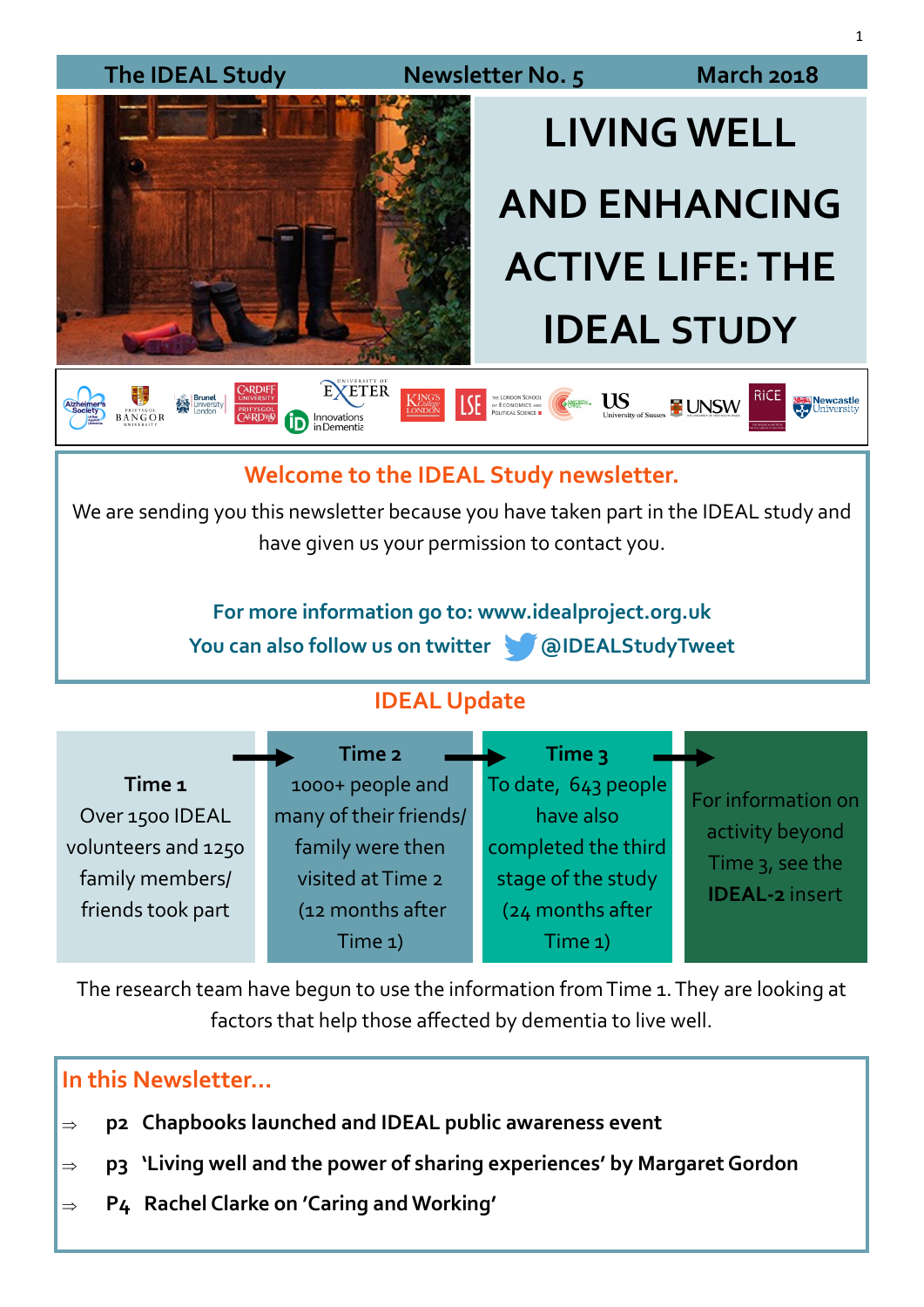# **Recent IDEAL Activities**

### **IDEAL event 'Dementia: Personal experiences and cultural representations'**

In November, the IDEAL team ran a free public event at Exeter Phoenix's 'Studio 74'. This was part of the Economic and Social Research Council's 'Festival of Social Science'. The event aimed to get people thinking about how we view and discuss dementia, and how this might affect those living with it.

Keith Oliver - author of *Walk the Walk,* 



*Talk the Talk -* opened by sharing his thoughts on living with Alzheimer's disease, being an advocate for those with dementia and the important role he plays in dementia research. Researchers Dr Alex Hillman and Dr Catherine Quinn, and Steve Milton from 'Innovations in Dementia' all then spoke (pictured above). They led discussion around how dementia is portrayed in culture (e.g., through film, TV, newspapers) and the importance of the terminology we use. Thank you to all who attended.

### **IDEAL artist's workshops: 'Chapbooks' published**

Linked to the IDEAL study, Ian Beesley (photographer), Tony Husband (cartoonist) and Ian McMillan (poet) have joined forces to work alongside groups of people affected by dementia for the 'A Life More Ordinary Project'. So far two 'chapbooks' (small booklets) have been created by the artists and groups in Exeter and Oldham. The artists illustrate some of the day-to-day experiences of the groups through photography, poetry and cartoons. The chapbooks have been featured on local radio, TV and in the magazine *Nursing Older People*.



**The chapbooks are freely available to download online at http://www.idealproject.org.uk/ almo/chapbooks/**

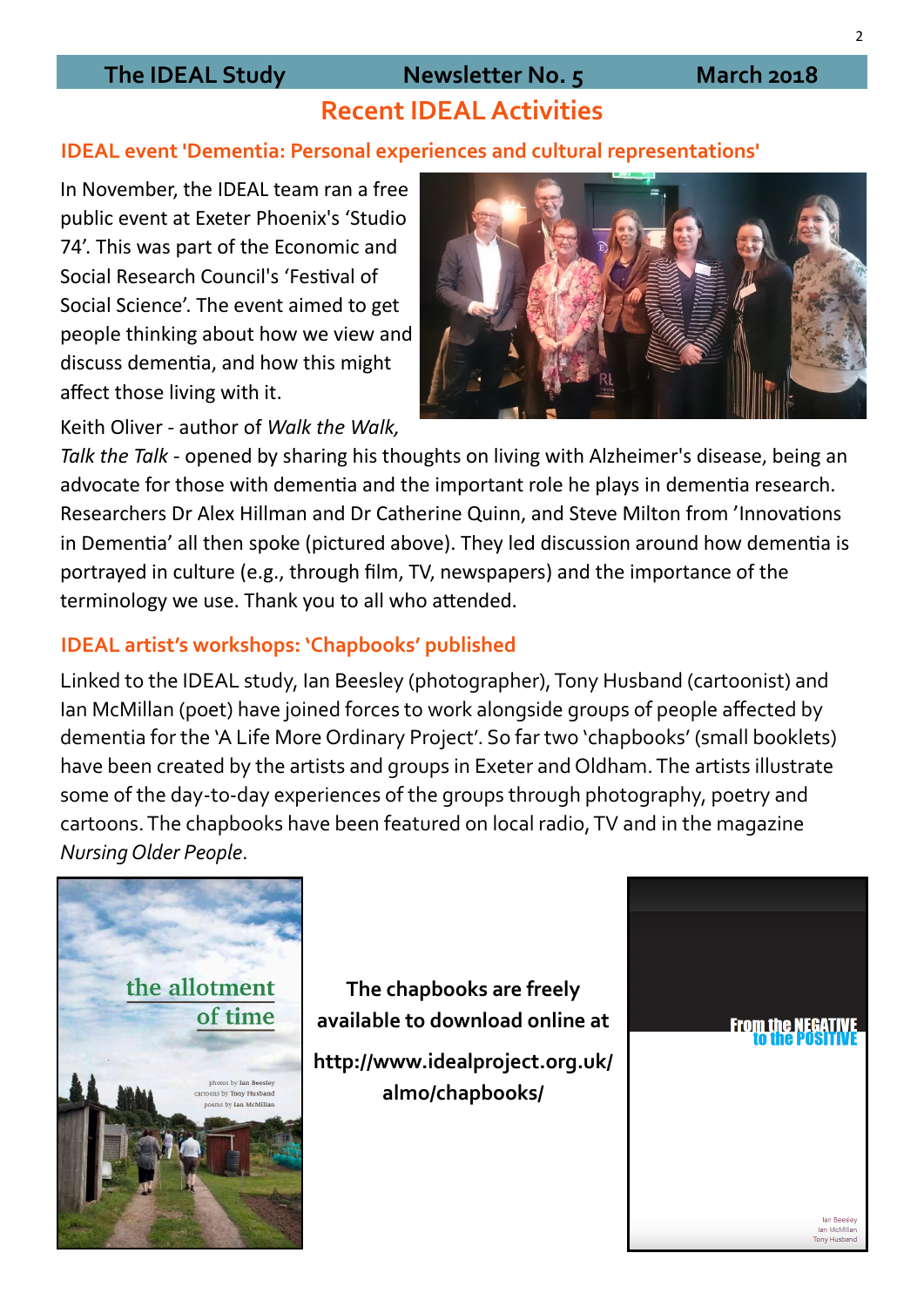# Living Well and the Power of Sharing Experiences

*In the last IDEAL study newsletter, Dr Alex Hillman discussed the potential benefits of individuals sharing their experiences of living with dementia with others. Following on from this, Margaret Gordon (IDEAL study volunteer) has kindly agreed to contribute to this issue, sharing some of her reflections.* 

My husband of 55 years was diagnosed with Alzheimer's Disease three years ago. We had always lived an active life, individually and together, so were determined not to let this change things for us – living with dementia had to mean living well with dementia. We knew it was not going to go away but set out to treat it as the next stage in our lives. Being diagnosed at an early stage of-course was an advantage.



The first challenge for both of us was holding on to the things we liked best in life and letting go of some others. Having done voluntary work on the committee of our local RDA for about 12 years, giving up that was a wrench for Alan but necessary. Similarly my active part in our local East Lothian U3A had to be curtailed. But with good friends, Alan was able to continue most of his interests – walking, golfing, swimming and going to the gym, always making sure that all the friends and acquaintances he came in contact with knew that he had Alzheimer's. In fact to begin with he used to get a bit put out at the golf club because although many of his friends had various age related ailments and got lots of sympathy, all he got when he said he had memory problems was – 'Oh we all have those'!

We volunteered to help research hoping we could learn more about our situation and hopefully help others in some way. We (I more than Alan) started reading, watching, listening, searching online to learn more but also to find out what was available to help us make the best life we could, looking for things we could do together that we could enjoy and get satisfaction from.

We received piles of literature about what help was available in our local area but that was not what we needed at that early stage. We needed human, face to face contacts. We were invited to a memory course at our local psychiatric hospital and here learned a wonderful lesson – namely, that we were not alone!! Being able to share experiences with others was the best thing that came from that, the encouragement we needed.

From that first memory course we heard by chance about a voluntary initiative called 'Lets Sing' – set-up by a former employee of Alzheimer's Scotland and led by a wonderful Community Musician, Penny Stone. Using no instruments she has us singing in 2, 3 and 4 parts, or rounds – anything from Chattanooga Choo Choo to Pachelbel Canon with wonderful folk songs from all over the world. Alan has always enjoyed music—he still goes to a Folk Group of the U3A and a Jazz Appreciation group—but our weekly choir is something special. In Alan's words ' I like the team spirit that Penny instils which helps make us disciplined but appreciative. She stretches our brains.'

Now, having made friends there that we both can relate to, we have learned of many dementia friendly initiatives in and around Edinburgh with focused interest. Our Galleries, Museums and National Library offer 'dementia friendly social events' specializing in what they each have to offer. Our theatres do similar things. We are still discovering them. Life goes on.